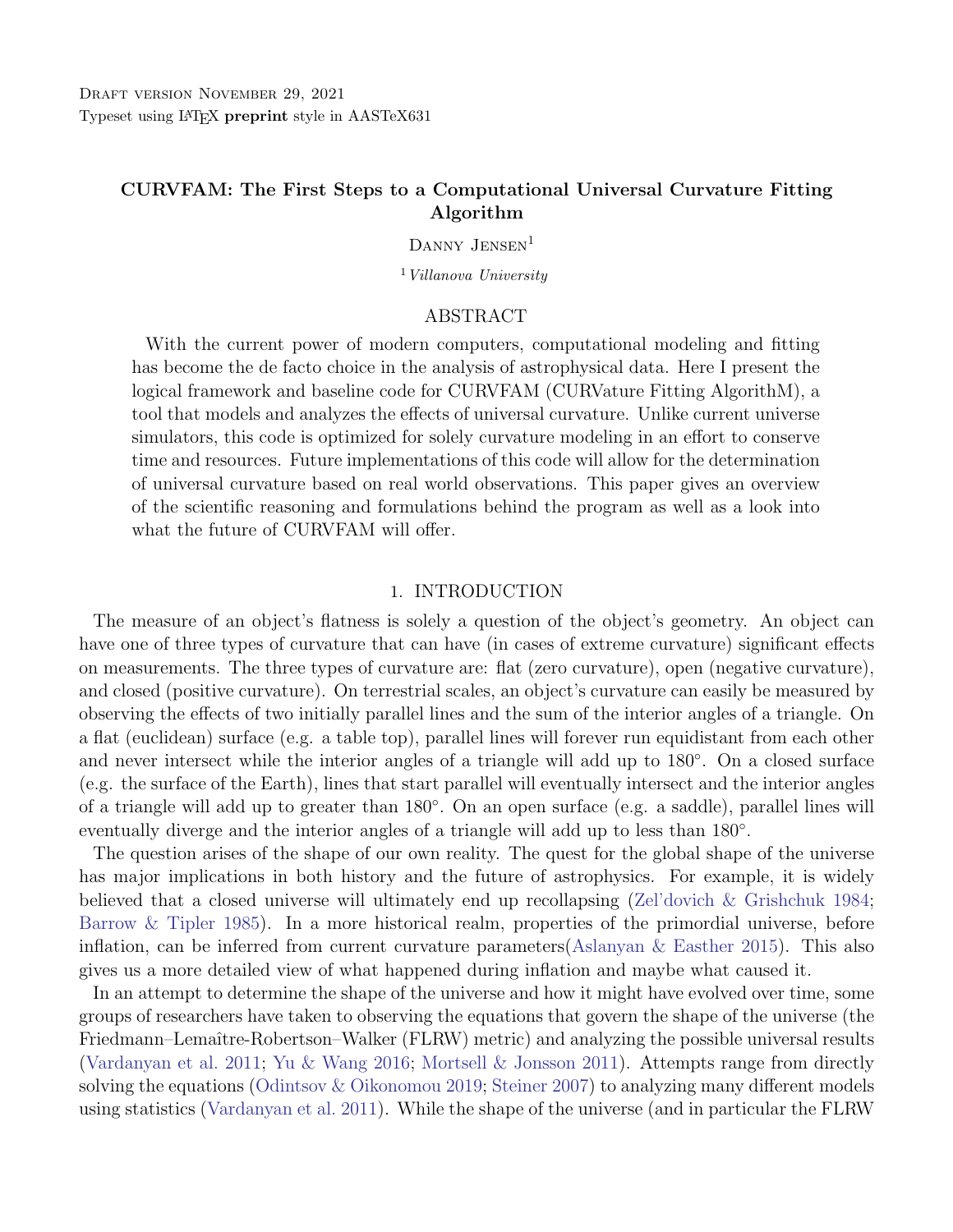metric) involve parameters like the density of matter  $\Omega_M$  and dark energy  $\Omega_{\Lambda}$ , there is one value that is derived from the density parameters and can therefore be used to determine those fundamental values. This value is the curvature parameter K.

The two main methods used for the determination of the curvature parameter utilize supernovae and the cosmic microwave background (CMB). The first method involves comparing data from supernova surveys with solutions to the FLRW metric across various tested values for  $\Omega_M$  and  $\Omega_{\Lambda}$  [\(Inserra et al.](#page-10-8) [2021;](#page-10-8) [Wang et al.](#page-10-9) [2005\)](#page-10-9). Alternatively, other studies employ power spectra of the irregularities in the CMB to statistically estimate curvature [\(Vardanyan et al.](#page-10-3) [2011\)](#page-10-3). While each method of determining the density parameters yields plausible results, there is still tension between the various methods on the curvature value and even the resulting shape of the universe [\(Handley](#page-10-10) [2021\)](#page-10-10).

The method of prescribing different models to the universe and statistically analyzing which fits observed qualities of the universe better is typically used for constraining values such as the Hubble constant  $(H_0)$ , the current matter density parameter  $(\Omega_M)$ , and the current dark energy density parameter  $(\Omega_{\Lambda})$  to name a few [\(Inserra et al.](#page-10-8) [2021;](#page-10-8) [Gupta](#page-10-11) [2019\)](#page-10-11). It can, however, be extrapolated further to analyze additional parameters or even the shape of the universe as a whole.

A new approach to determining the global structure of the universe has been gaining popularity with the ever increasing processing power of modern computers. This approach models an entire universe of particles and subjects them to the laws of physics allowing for the system to evolve with time. At first, such simulations (called N-body simulations) were used to observe galaxy clustering [\(Aarseth](#page-10-12) [et al.](#page-10-12) [1979\)](#page-10-12), but more recently, these simulations are modeling universes with trillions of particles to high degrees of accuracy [\(Maksimova et al.](#page-10-13) [2021\)](#page-10-13). The implications of such detailed simulations is the ability to directly measure the desired parameters  $(\Omega_M, \Omega_\Lambda, H_0)$  from the simulated universe.

The difficulty with the universal simulations is the amount of computational power and time required to process such large amounts of calculations. This makes the use of such simulations excessive for solely determining curvature parameters. In the case of curvature modeling, a simulation more specifically designed with curvature in mind might provide a more appealing option.

In this paper I present a new method for determining the global curvature of the universe. I introduce the logical framework and baseline code for a curvature fitting algorithm (CURVFAM). I summarize the theory behind this method in Section [2.](#page-1-0) In Section [3](#page-3-0) I explain a lower dimension model as a simpler introduction to the more general case. I follow this with a more comprehensive model in Section [4.](#page-5-0) Future addendums to the code as well as streamlined processes are discussed in Section [5](#page-8-0) followed by a concluding summary in Section [6.](#page-9-0)

#### 2. THEORY

<span id="page-1-0"></span>There are two overarching methods to determining the properties of the universe: a bottom-up approach and a top-down approach. In a bottom-up approach, observables and parameters are measured from objects existing in the universe (e.g. supernovae and quasars). An observable, as used here, is defined as anything that we measure about an object (distance, size, temperature, color, angle, etc.). A theory is then applied to the observables to determine the properties of the universe. In a top-down approach, the properties of the universe are assumed to be known and a value or function of values are applied to them to determine what values the observables would take on. In direct contrast to a bottom-up approach, a top-down approach is calculating observables with the large-scale properties of the universe already known (or assumed).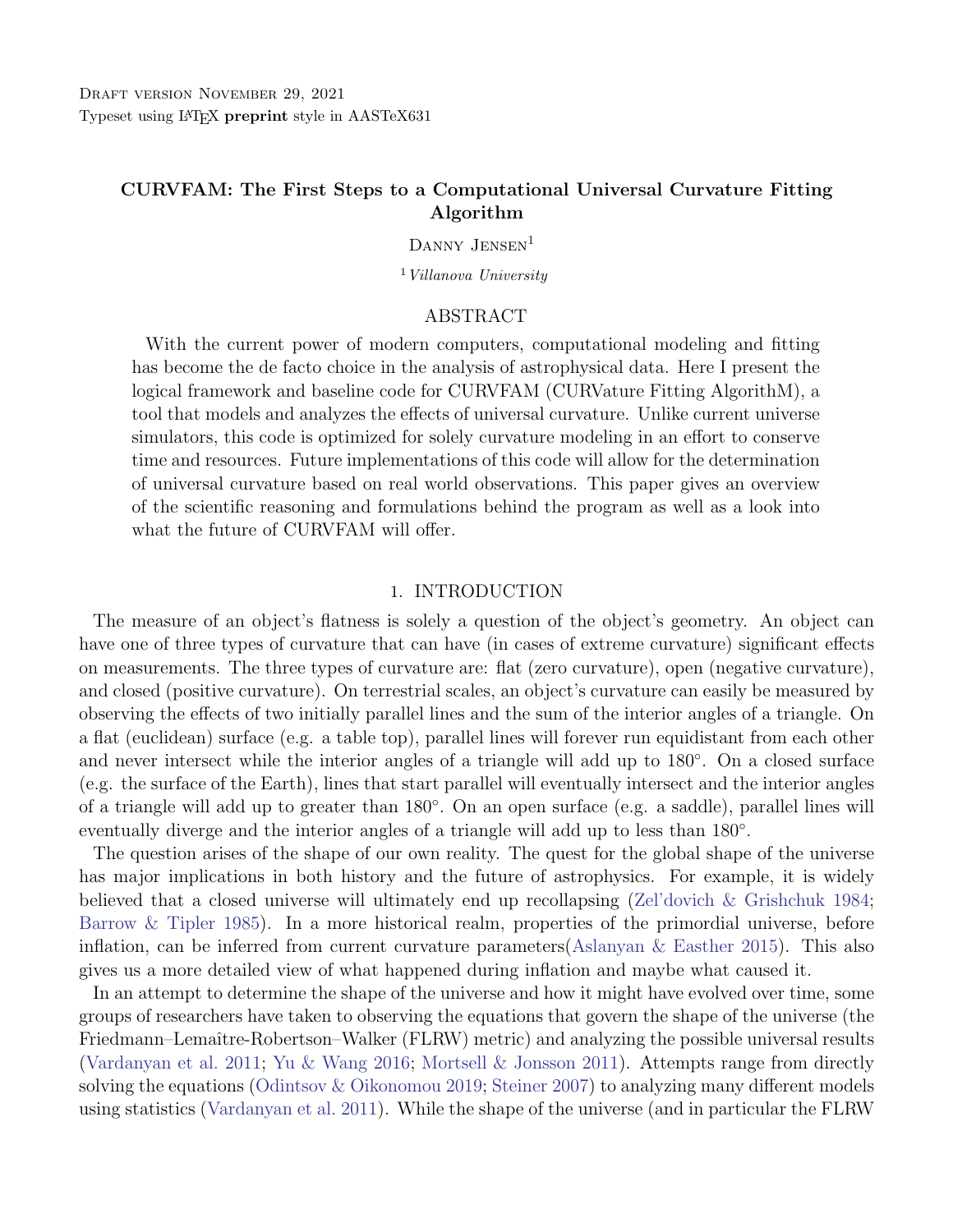#### CURVFAM 3

Here, I apply a top-down approach to determine the effects of any arbitrary curvature function for the observable universe. I start by assuming that the curvature metric  $K$  can change as a function of both time,  $T(t)$ , and position in space,  $\Upsilon(\vec{r})$  ( $\vec{r}$  is the position vector of the object). In Equation [1,](#page-2-0)  $\Upsilon(\vec{r})$  represents the spatial dependency of curvature (ie. if curvature varies based on location in the universe), and  $T(t)$  represents the time dependency (ie. the allowance for curvature to change over time). Since we cannot assume that we know a set of universal coordinates (the classic Copernican principle) [\(Clarkson et al.](#page-10-14) [2008\)](#page-10-14), the spatial dependence will be used here in terms of coordinates relative to an observer (realistically spherical coordinates).

<span id="page-2-0"></span>
$$
K(\vec{r},t) = \Upsilon(\vec{r})T(t) \tag{1}
$$

Typically, the curvature  $K$  would be determined by solving the FLRW metric. However, should the FLRW metric prove too complex to analyze or if the data does not provide adequate information and parameters for the metric, a series of exponentials would provide a useful approximation. Exponentials make a valid approximation because of their unbounded nature. When used with variable coefficients, exponentials can take on any value and, when used in a series, can model any function.

By prescribing a known curvature metric to a universe of test data, observables can be measured with respect to a chosen reference point. In this case, the observables will be: perceived distance to any object from the reference point and the measured angle formed between two observed objects with respect to the reference point.

The important distinction to make for observations in curved space is that the distance between any two objects is going to change depending on the curvature. As such, the apparent angle between the two objects (from the reference point) is going to increase or decrease based on the curvature. Figure [1](#page-3-1) depicts an example of how two objects in flat space will be perceived at different locations in a space of closed curvature. As the space between the objects is stretched, the perceived angle  $(\varphi)$  between the objects is increased. Along with this change in perceived angle the distance to the objects may change as well as the space between the objects and the reference point is stretched.

By determining how the observables change for a set of objects with known, fixed locations, the dependence of observables on the curvature is shown. With the top-down model constructed, the curvature function (Equation [1\)](#page-2-0) can be optimized for a curvature that yields observables that we see in our own universe.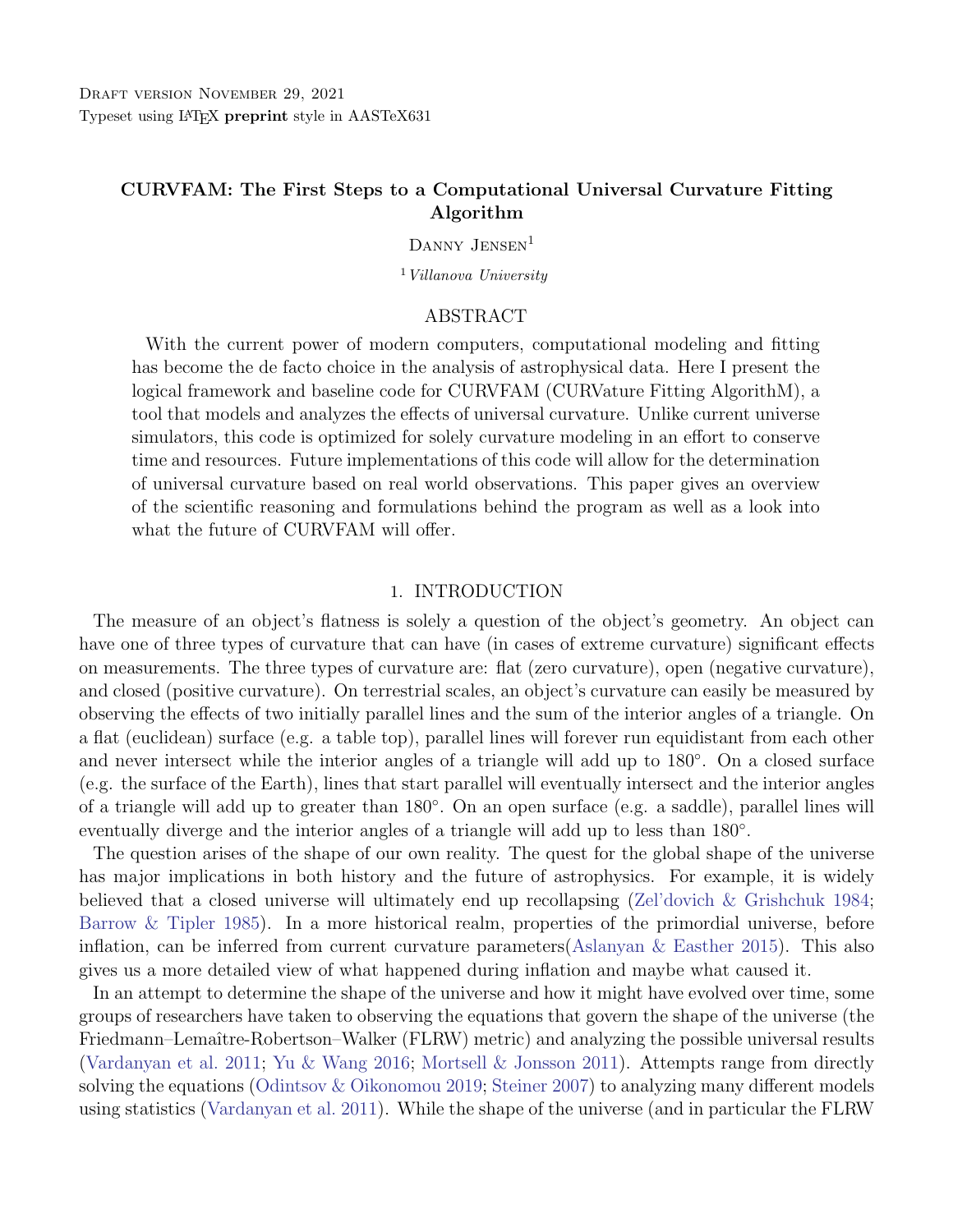

<span id="page-3-1"></span>Figure 1. An example of how the perceived observables might change in a closed space. The locations of two objects in flat space  $(S_1 \text{ and } S_2)$  are perceived at different locations  $(S'_1 \text{ and } S'_2)$  when viewed in a closed space.

### 3. 1-D MODEL

<span id="page-3-0"></span>Before designing a model that incorporates all dimensions, I first apply the math to a simpler one-dimensional model to see how curvature affects the observable on geometries that are easier to both comprehend and simulate.

For a one-dimensional model, the only observable would be the distance from the reference point along the direction of space (r). Here I am considering the reference point to be the zero point of the space. This is a fair assumption to make since any observer would see themselves at the origin of their own reference frame when making observations. To model this, I generate a set of uniformly distributed points in flat space (points evenly spaced along a straight line), then generate their positions in curved space by applying a prescribed curvature function to their locations. In euclidean space, this model would be a straight line. The curvature metric in this model would be only a function of position. Figure [2](#page-4-0) shows how the positions of the objects in flat space are transcribed as new positions in an example curved space.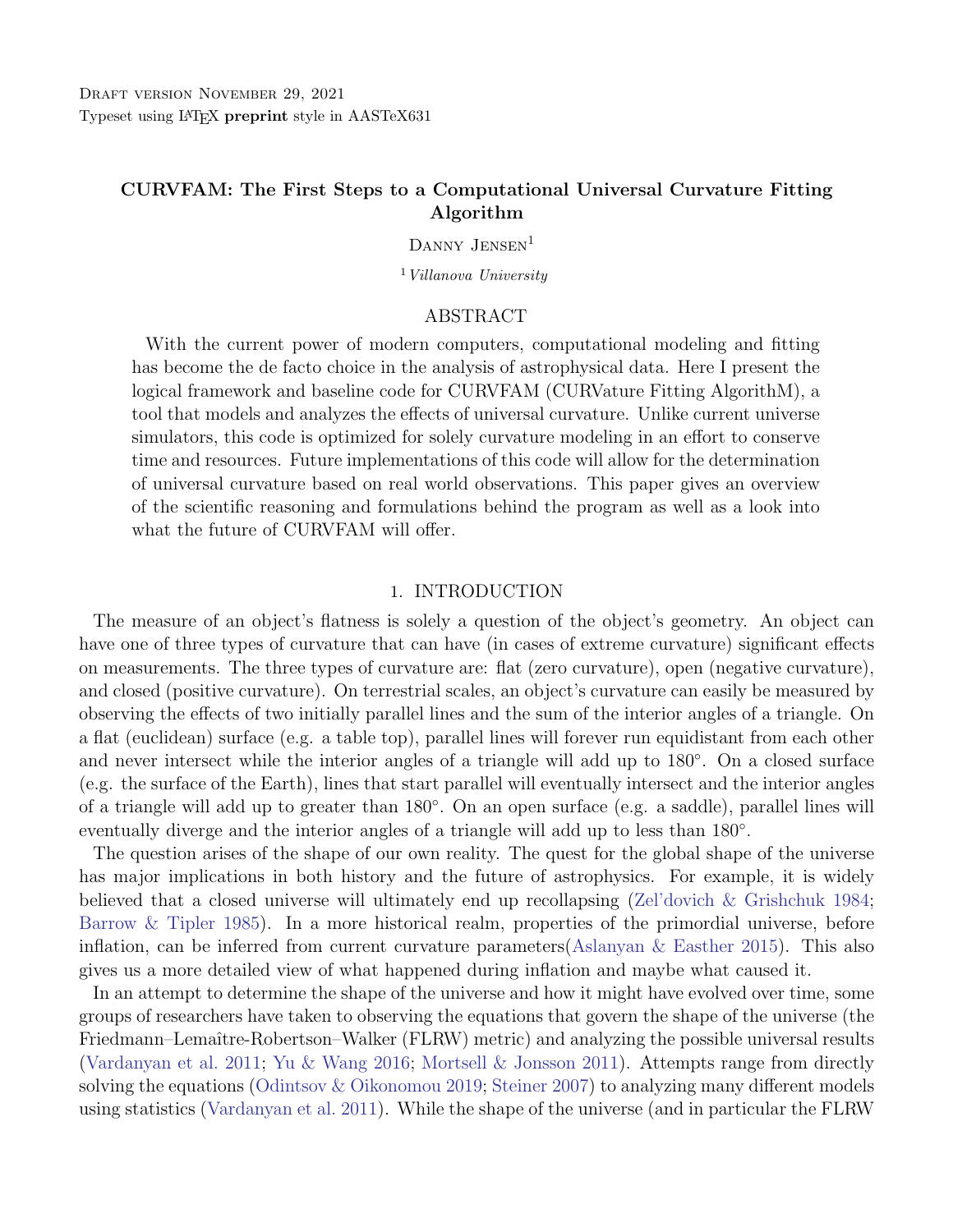

<span id="page-4-0"></span>Figure 2. Sinusoidal example of how one-dimensional distance changes as the curvature of space changes. In flat space the distance traveled is a straight line, but in curved space the distance traveled is a path length along the curvature function.

For any one-dimensional space, the distance between any two points is given by the distance formula for curves. Equation [2](#page-4-1) shows the distance r to any object  $S$  relative to the reference point along any path (straight or curved). Here  $\overline{K}$  represents the modulus of the first derivative of the curvature function.

<span id="page-4-1"></span>
$$
r = \int_0^S \sqrt{1 + jK'j^2} \, dr \tag{2}
$$

To give a more explicit example, I prescribe the curvature polynomial given in Equation [3.](#page-4-2)

<span id="page-4-2"></span>
$$
K = 2r^2 \quad 4r \tag{3}
$$

It is important to recall that for the purpose of this example case, a polynomial is a less than realistic interpretation of the universe. I use it here to emphasize the effects of the curvature. Figure [3](#page-4-3) displays how the distribution of distances changed from uniform spacing and density to a less uniform distribution when acted on by curvature.



<span id="page-4-3"></span>Figure 3. How the distribution of one-dimensional distances from the reference point (zero) changes when curvature is applied. It is important to note that the exact results depend on the curvature functions used.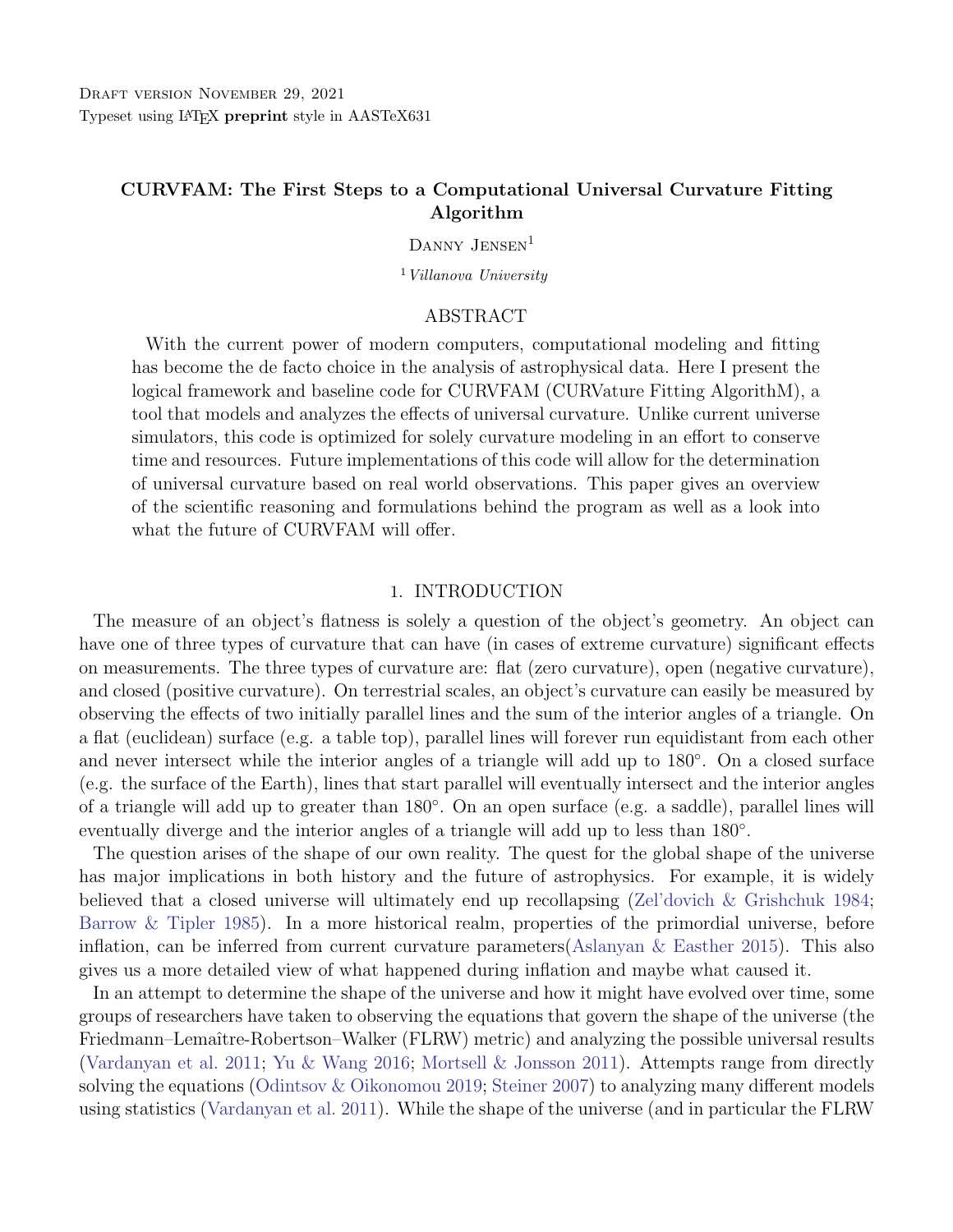### 4. COMPREHENSIVE MODEL

<span id="page-5-0"></span>In transitioning to higher spatial dimensions, it is important to note that the reference point is no longer at the zero point of a function of curvature. Rather, the reference point is now at the origin of a three-dimensional universe that is uniformly populated with points out to a finite location. The universe starts flat with the objects distributed homogeneously and isotropically throughout the volume. I choose to start with this because on the universal scale, the distribution of galaxies is found to be homogeneous and isotropic [\(Barrow & Matzner](#page-10-15) [1977\)](#page-10-15). When applying supernova data to the model, the imported data is unlikely to be either, however they are representatives from a universe that is both. A curvature metric is prescribed to the space. Unlike the one-dimensional case, the curvature metric here is a series of three equations, each describing the effects of curvature on a single observable. Spherical coordinates  $(\varphi, \theta, r)$  are chosen due to the fact that all observations are relative to a single reference point which I consider the origin here. Equation [4](#page-5-1) shows how the curvature metric is broken into three separate functions to represent to the three observables. Υ represents the positional part of the observables ( $\varphi$ ,  $\theta$ , and r) while the time component T is covered by the r observable. The r observable represents the distance along the line of sight from the object to the observer. However, because light has a finite speed, this distance becomes linked with time. Therefore, the further away the object, the further back in time we observe it and the curvature at the time of the light's emission must be considered.

<span id="page-5-1"></span>
$$
K_{\varphi}(\varphi, \theta, r) = \Upsilon(\varphi, \theta, r)T(r)
$$
  
\n
$$
K_{\theta}(\varphi, \theta, r) = \Upsilon(\varphi, \theta, r)T(r)
$$
  
\n
$$
K_{r}(\varphi, \theta, r) = \Upsilon(\varphi, \theta, r)T(r)
$$
\n(4)

For an easily perceived example, I apply a closed curvature metric that is a series of simple poly-nomials. The curvature metric I use is given in Equation [5.](#page-5-2) Again, a polynomial is not the most realistic approach to modeling the actual universe, but for the purposes of demonstration it provides an easy to view example.

<span id="page-5-2"></span>
$$
K_{\varphi} = \varphi^{2} + r\theta
$$
  
\n
$$
K_{\theta} = \varphi^{2} \varphi \theta
$$
  
\n
$$
K_{r} = \varphi^{2} \varphi \theta
$$
  
\n(5)

All the observables  $(\varphi, \theta, \text{ and } r)$  are possible functions of each other. It is in this sense that CURVFAM accounts for local curvature as well as grand scale curvature. The prescribed curvature metric is applied to each object's position vector resulting in a new primed position vector that gives the object's location in curved space with regard to the euclidean space. For example, an object with observables  $(\varphi, \theta, r) = (1, 2, 5)$  would become  $(11, 1, 2)$ . It is important to note that the curvature functions are calculated using  $\varphi$  and  $\theta$  in radians so any value initially in degrees is first converted to radians. The analysis between flat and curved can be made as computationally simple as possible with all calculations being similar with the difference being the data set used (primed vs unprimed). Because the program calculates the primed locations and then determines the observables, local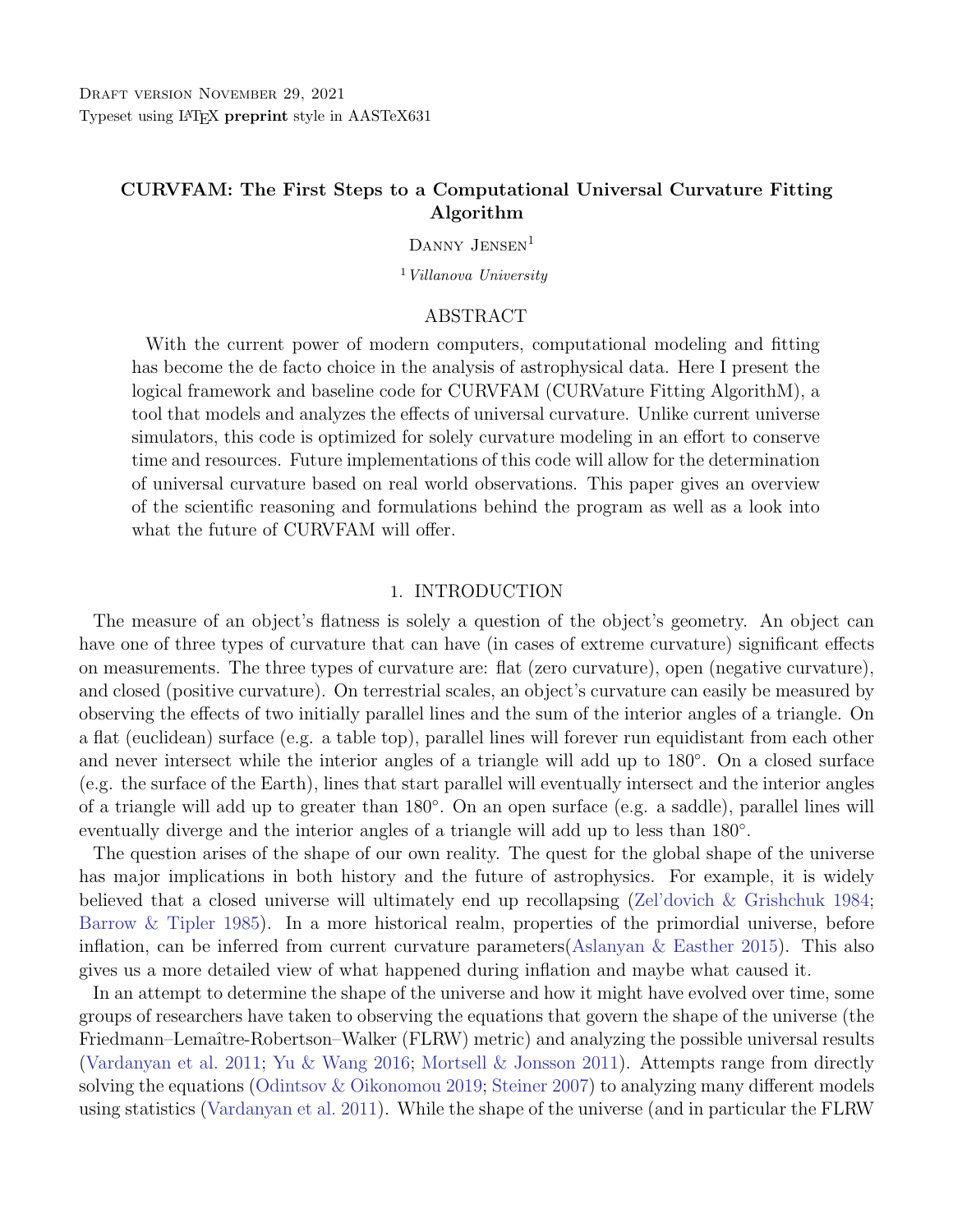

<span id="page-6-0"></span>Figure 4. How the three-dimensional uniform distribution is affected by the spatial curvature example in Equation [5.](#page-5-2) The reference point is at the center of the distribution (the origin). It is important to note that the exact results depend on the curvature functions used.

curvature as well as any curvature between the objects and the reference point are accounted for. Figure [4](#page-6-0) shows how curvature causes the observed spatial distribution of points to warp.

The change in spatial distribution also changes the observed angle between any two points. To determine the effects of curvature on the observed angles, I considered every pair of two adjacent data points. Adjacent is defined here as two objects that, in flat space, lie directly next to each other along a single Cartesian dimension  $(x, y, z)$  and differ by one separation distance in only one coordinate (eg.  $(1,1,1)$ ) is adjacent to  $(1,2,1)$  but is adjacent to neither  $(1,2,2)$  nor  $(1,3,1)$ ). The angle between two objects is calculated using the dot product of their respective position vectors. I use the angle distribution and the average angle value for flat space as a reference against which to compare the distribution and average angle value for the same pairs in curved space.

Recall that the primed positions of the objects is being projected into euclidean space. Therefore, the angle between a pair of objects in curved space is calculated the exact same way as in flat space (with the primed position vectors this time). The curvature metric is being used to calculate primed locations of the objects and is already taking curvature into account and transcribing the curved space into flat space.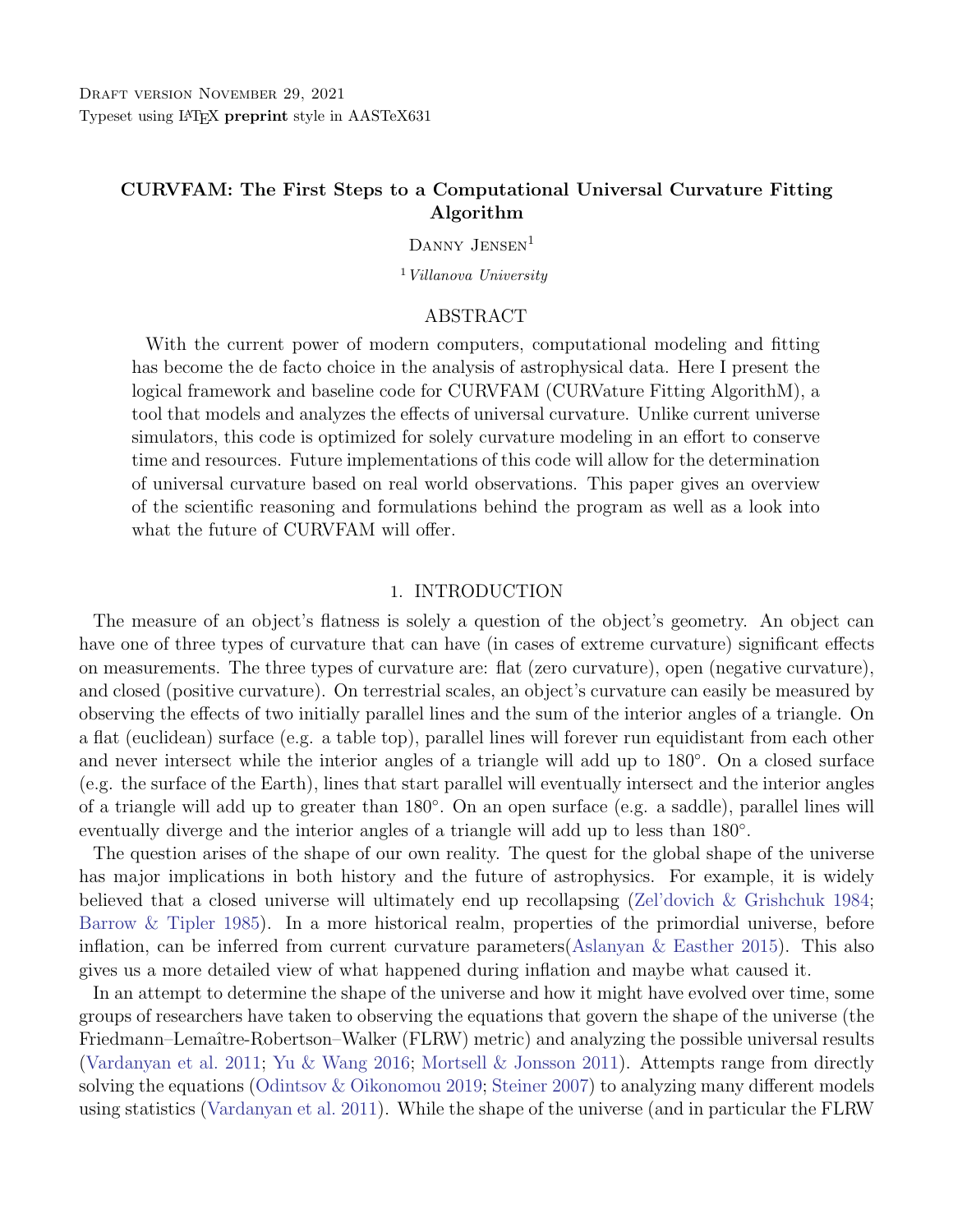

<span id="page-7-0"></span>Figure 5. How the distribution of angles as well as the average angle value is affected by the spatial curvature example in Equation [5.](#page-5-2) It is important to note that the exact results depend on the curvature functions used.

Figure [5](#page-7-0) shows how the same curvature that was applied to produce Figure [4](#page-6-0) affects the observed angles between previously adjacent pairs. In flat space, the angles between pairs is a very narrow distribution. This is expected due to the uniform nature of the points. When curvature is applied, the distribution loses the initial spatial uniformity and therefore the initial angular uniformity causing the average angle between previously adjacent points to change. Generally this will be observed in a spreading of the distribution and an increase in the mean angle for closed space and a decrease in the mean angle for open space. For the test case here, the distribution spreads out and the mean angle increases from 10.92◦ to 66.14◦ .



<span id="page-7-1"></span>Figure 6. How the distribution of distances as well as the average distance value is affected by the spatial curvature example in Equation [5.](#page-5-2) It is important to note that the exact results depend on the curvature functions used.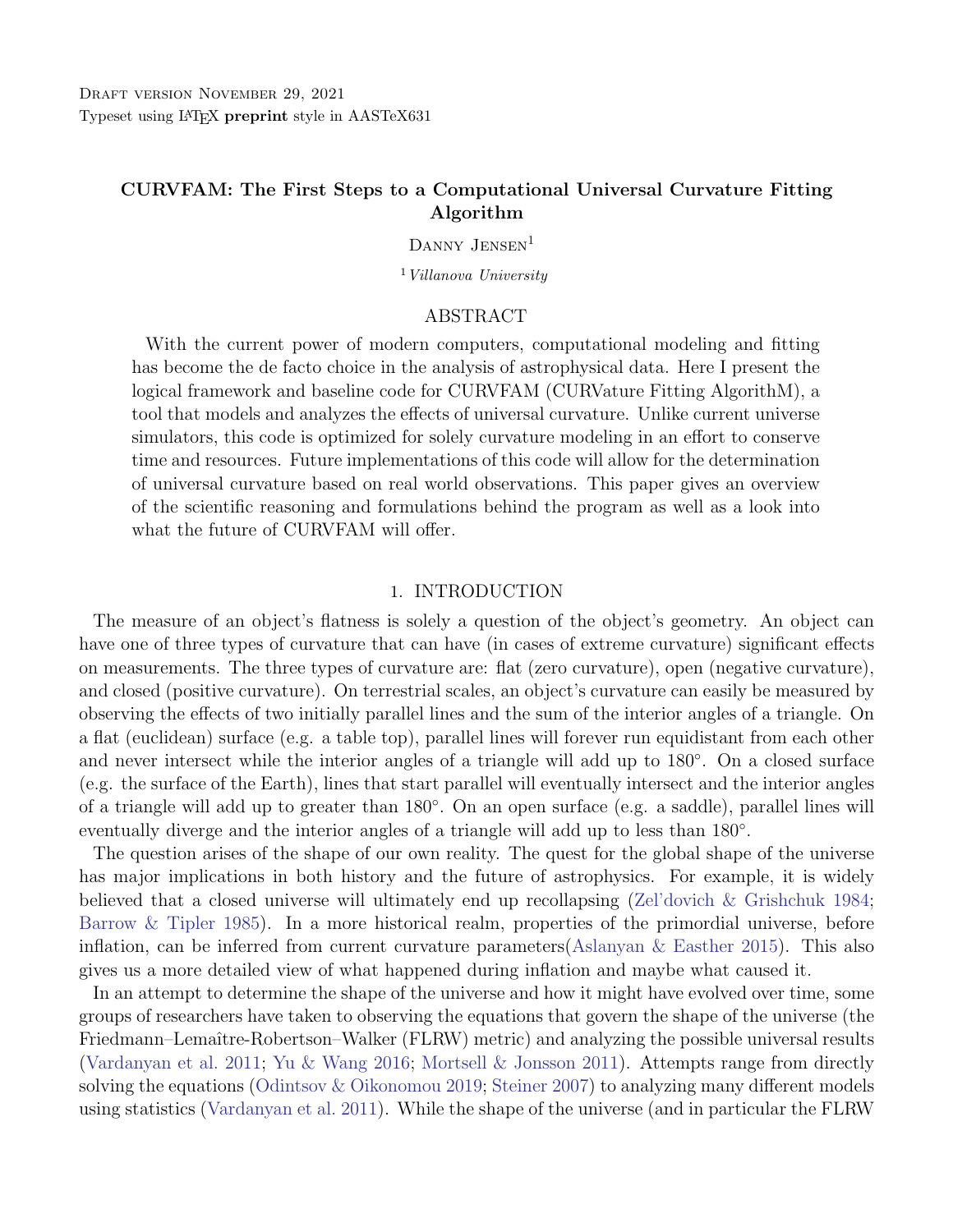#### CURVFAM 9

The last observable to examine is the radial distance to the objects. The curvature parameter is also a function of time which is described by this distance. Figure [6](#page-7-1) displays how curvature can affect the apparent distance between an object and the reference point. The distance in flat space is a near symmetrical distribution representative of the initial cubic uniformity. When curvature is applied, the distances to the points no longer appears as symmetrical as the initial uniformity is lost. In the case presented here, the average distance to an object in flat space is 9.79 units while in the curved space it becomes 8.44 units. While this is not as drastic of a change as the angular distribution, it does still exemplify how the perceived distances can change as a result of curvature.

As I have demonstrated here with this test case, CURVFAM is able to calculate the angular distributions as well as distance distributions for selected data (in this case uniform population) for a prescribed curvature metric. In its current state, this tool is helpful for observing the effects of various curvatures on observed quantities. This provides a teaching tool to display the effects of different curvature styles (open/closed) as well as the effects of various curvature strengths. I now turn to addressing the future fitting aspect of the program.

#### 5. FUTURE IMPLEMENTATIONS

<span id="page-8-0"></span>At it's current stage, CURVFAM does not yet posses a finalized fitting component. Future versions of CURVFAM will include a fitter that allows for the interpretation of real-world observational data. The fitter will utilize the same top-down method of describing curvature in order to determine which curvature metric best fits imported observable data. The difference is that rather than applying curvature to a set of uniform points, the observational data will represent the data points in curved space. The fitter is then tasked with finding the best curvature functions to produce the observed results. An additional component that will be added to future versions is the inclusion of general relativity. When considering universal curvature, general relativity plays a significant part in the determination of universal parameters such as density parameters and values such as the Hubble constant. As such, the fitter will take relativity into account and return a curvature fit as well as possible universal parameter values.

With the large amounts of supernova data available for use publicly [\(Guillochon et al.](#page-10-16) [2017\)](#page-10-16) as well as the possibility of future supernovae surveys, the ability to process large amounts of data with speed and accuracy is important. CURVFAM already demonstrates the ability to handle thousands of data points in this current top-down state. However, with the addition of the fitting algorithm, a decrease in efficiency is to be expected. As such, new methods of modeling as well as new fitting algorithms will be continually tested and applied to CURVFAM.

In its current state, CURVFAM works as a client side code that must be directly modified to include the local data files. In future implementations we will apply a more user friendly front end GUI to help streamline data input and output. This will allow for the code to be accessed as either a package or program without the need to directly edit the source code. Stemming off from this, even further versions of CURVFAM can be modified to be presented in a web-based format. This will allow for the intense calculations to be run on more efficient servers and provide additional ease-of-use for the user.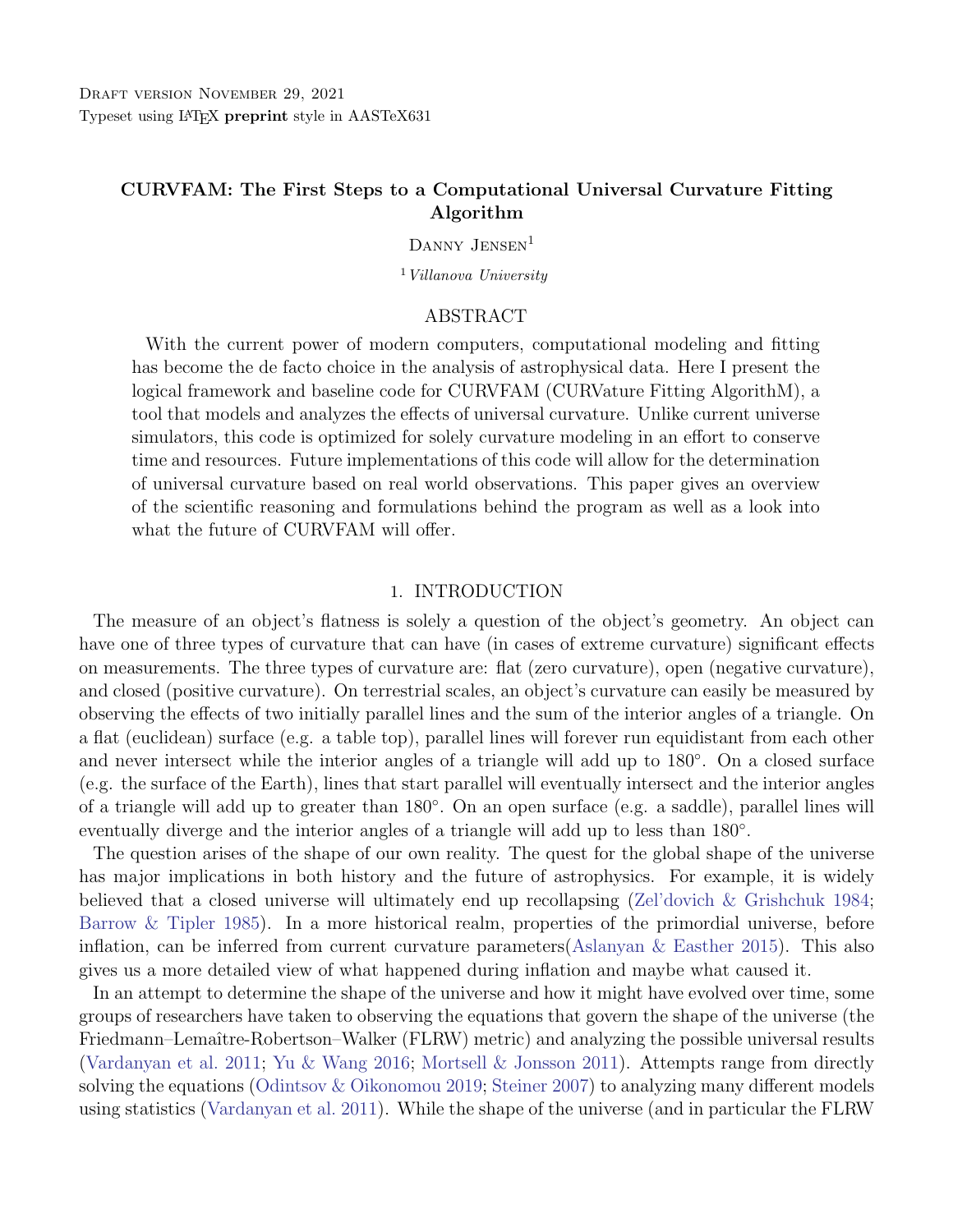### 6. CONCLUSION

<span id="page-9-0"></span>In this paper I presented the current state of a continuing process towards unifying computational modeling and universal curvature fitting. CURVFAM is a code that allows for the determination of observables in a prescribed curved space. The implication of this is the ability to reverse this process and find a curvature that generates the observed curved space values. With the advent of a universe simulator designed with the sole purpose of determining curvature parameters, future curvature measurements with new and old data alike will be faster and less computationally intense.

In its current state, CURVFAM has the ability to display the effects of various curvatures on any provided selection of data. This is useful in the testing of theories regarding the effects of curvature on systems. Later versions of CURVFAM will include a relativistic statistical fitting algorithm as well as a more user friendly GUI for streamlined data input and output. This will allow for the automated fitting of curvature parameters to large quantities of data. In the future, CURVFAM aims to generate a better model of the universe and increase our understanding of its topology both in space and in time.

I wish to express my sincerest gratitude to Andrej Prša whose assistance made this project possible. A special thanks to Danielle "The Danith" Mortensen for her much needed inspiration and encouragement. A warm appreciation to Grace for emotional support. This research has received no additional external funding.

Software: Python CURVFAM v1.0 available on GitHub: <https://github.com/Breadcups/CURVFAM.git>